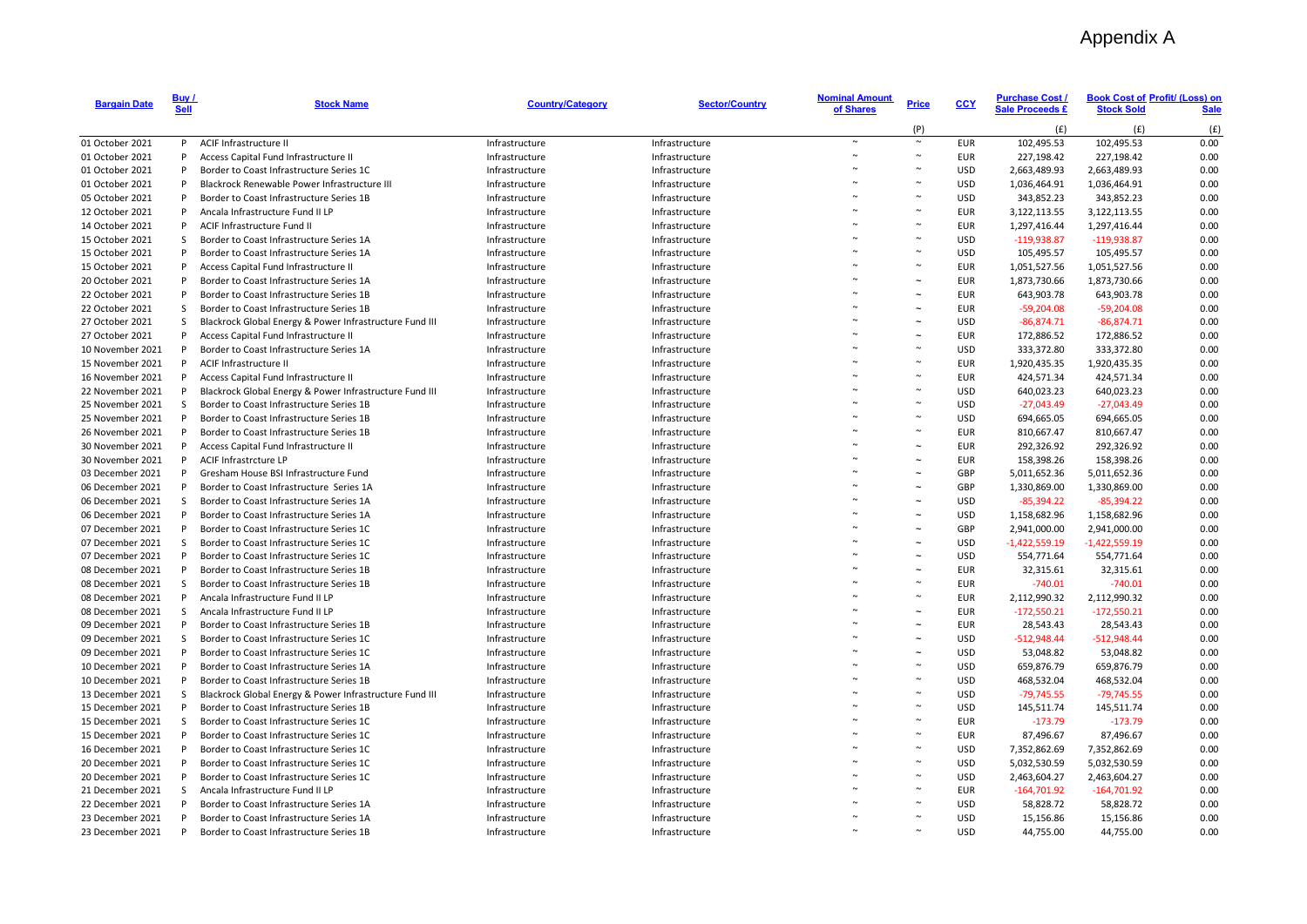| 23 December 2021 | <sub>S</sub> | Border to Coast Infrastructure Series 1B         | Infrastructure            | Infrastructure                    |                  |                       | <b>USD</b> | $-11,794.64$     | $-11,794.64$     | 0.00          |
|------------------|--------------|--------------------------------------------------|---------------------------|-----------------------------------|------------------|-----------------------|------------|------------------|------------------|---------------|
| 29 December 2021 | P            | Border to Coast Infrastructure Series 1B         | Infrastructure            | Infrastructure                    |                  | $\sim$                | <b>USD</b> | 471,298.74       | 471,298.74       | 0.00          |
| 29 December 2021 | S            | Border to Coast Infrastructure Series 1B         | Infrastructure            | Infrastructure                    |                  |                       | <b>USD</b> | $-160,452.55$    | $-160,452.55$    | 0.00          |
|                  |              |                                                  |                           |                                   |                  |                       |            |                  |                  |               |
|                  |              |                                                  |                           |                                   |                  |                       |            | 45,035,242.09    |                  |               |
|                  |              |                                                  |                           |                                   |                  |                       |            |                  |                  |               |
| 07 December 2021 |              | P TPF Co-Investment BSI LP - Waste Knot          | Infrastructure            | Local Investments                 |                  |                       | GBP        | 9,950,000.00     | 9,950,000.00     | 0.00          |
|                  |              |                                                  |                           |                                   |                  |                       |            |                  |                  |               |
|                  |              |                                                  |                           |                                   |                  |                       |            | 9,950,000.00     |                  |               |
|                  |              |                                                  |                           |                                   |                  |                       |            |                  |                  |               |
| 19 November 2021 | P            | La Salle Real Estate Debt Strategies IV          | <b>Other Alternatives</b> | <b>Other Alternatives</b>         |                  | $\sim$                | <b>EUR</b> | 1,172,681.07     | 1,172,681.07     | 0.00          |
| 30 November 2021 | P            | Gresham House BSI Housing Fund LP                | <b>Other Alternatives</b> | <b>Other Alternatives</b>         |                  | $\tilde{\phantom{a}}$ | GBP        | 3,389,831.00     | 3,389,831.00     | 0.00          |
| 03 December 2021 | S            | Pantheon Private Debt PSD II                     | <b>Other Alternatives</b> | <b>Other Alternatives</b>         |                  | $\sim$                | <b>USD</b> | $-178,105.01$    | $-178,105.01$    | 0.00          |
| 07 December 2021 | S            | Amedeo Air Four Plus Ltd                         | <b>Other Alternatives</b> | <b>Other Alternatives</b>         | $-1,333,333.00$  | 34.55                 | GBP        | $-460,666.55$    | $-1,366,666.33$  | $-905,999.78$ |
| 08 December 2021 | <sub>S</sub> | Hearthstone Residential Fund 2 LP                | <b>Other Alternatives</b> | <b>Other Alternatives</b>         |                  |                       | GBP        | $-641,431.37$    | $-641,431.37$    | 0.00          |
|                  |              |                                                  |                           |                                   |                  |                       |            |                  |                  |               |
|                  |              |                                                  |                           |                                   |                  |                       |            | 3,282,309.14     |                  |               |
|                  |              |                                                  |                           |                                   |                  |                       |            |                  |                  |               |
| 19 October 2021  | P            | Leonardo Warehouse Unit                          | Other Debt                | Property Debt                     |                  |                       | GBP        | 3,150.00         | 3,150.00         | 0.00          |
| 25 October 2021  | P            | Leonardo Warehouse Unit                          | Other Debt                | Property Debt                     |                  | $\sim$                | GBP        | 426,687.81       | 426,687.81       | 0.00          |
| 09 November 2021 | P            | Leonardo Warehouse Unit                          | Other Debt                | Property Debt                     |                  | $\sim$                | GBP        | 3,150.00         | 3,150.00         | 0.00          |
| 24 November 2021 | P            | Greyhound Retail Park, Chester                   | Other Debt                | Property Debt                     |                  | $\sim$                | GBP        | 20,000,000.00    | 20,000,000.00    | 0.00          |
| 25 November 2021 | P            | Leonardo Warehouse Unit                          | Other Debt                | Property Debt                     |                  | $\sim$                | GBP        | 406,250.77       | 406,250.77       | 0.00          |
| 14 December 2021 | P            | Leonardo Warehouse Unit                          | Other Debt                | Property Debt                     |                  | $\sim$                | GBP        | 3,150.00         | 3,150.00         | 0.00          |
| 17 December 2021 | P            | Leonardo Warehouse Unit                          | Other Debt                | Property Debt                     |                  | $\sim$                | GBP        | 336,662.47       | 336,662.47       | 0.00          |
|                  |              |                                                  |                           |                                   |                  |                       |            |                  |                  |               |
|                  |              |                                                  |                           |                                   |                  |                       |            | 21,179,051.05    |                  |               |
|                  |              |                                                  |                           |                                   |                  |                       |            |                  |                  |               |
| 27 October 2021  | S            | Border to Coast Overseas Dev Markets Equity Fund | Overseas Equities         | <b>Overseas Developed Markets</b> | $-20,433,497.32$ | 146.95                | GBP        | $-30,027,024.32$ | $-25,925,760.28$ | 4,101,264.04  |
| 27 October 2021  | P            | Border to Coast Emerging Markets Equity Fund     | <b>Overseas Equities</b>  | <b>Overseas Developed Markets</b> | 24,823,113.61    | 120.65                | GBP        | 30,000,000.00    | 30,000,000.00    | 0.00          |
| 01 December 2021 | S            | Border to Coast Overseas Dev Markets Equity Fund | Overseas Equities         | Overseas Developed Markets        | -17,040,670.29   | 146.84                | GBP        | -25,022,520.26   | $-21,620,984.71$ | 3,401,535.55  |
|                  |              |                                                  |                           |                                   |                  |                       |            |                  |                  |               |
|                  |              |                                                  |                           |                                   |                  |                       |            | $-25,049,544.58$ |                  |               |
|                  |              |                                                  |                           |                                   |                  |                       |            |                  |                  |               |
| 05 October 2021  | S            | Border to Coast Private Equity Series 1A         | Private Equity            | Private Equity                    |                  | $\sim$                | <b>USD</b> | $-76,473.44$     | $-76,473.44$     | 0.00          |
| 05 October 2021  | P            | Border to Coast Private Equity Series 1A         | Private Equity            | Private Equity                    |                  | $\sim$                | <b>USD</b> | 612,113.44       | 612,113.44       | 0.00          |
| 06 October 2021  | P            | Access Co-Investment Fund Buy-Out Europe II      | Private Equity            | Private Equity                    |                  | $\sim$                | <b>EUR</b> | 848,835.11       | 848,835.11       | 0.00          |
| 13 October 2021  | P            | Crown Co-Investment Opportunities III            | Private Equity            | Private Equity                    | 22,800.00        | $\sim$                | <b>USD</b> | 1,660,647.31     | 1,660,647.31     | 0.00          |
| 14 October 2021  | P            | Border to Coast Private Equity Series 1B         | Private Equity            | <b>Private Equity</b>             |                  | $\sim$                | <b>USD</b> | 1,607,490.03     | 1,607,490.03     | 0.00          |
| 18 October 2021  | P            | Border to Coast Private Equity Series 1A         | Private Equity            | Private Equity                    |                  | $\sim$                | <b>EUR</b> | 452,289.83       | 452,289.83       | 0.00          |
| 19 October 2021  | P            | Border to Coast Private Equity Series 1B         | Private Equity            | Private Equity                    |                  | $\sim$                | <b>USD</b> | 451,637.56       | 451,637.56       | 0.00          |
| 19 October 2021  | P            | Border to Coast Private Equity Series 1A         | Private Equity            | <b>Private Equity</b>             |                  | $\sim$                | <b>USD</b> | 790,275.76       | 790,275.76       | 0.00          |
| 20 October 2021  | P            | Border to Coast Private Equity Series 1A         | Private Equity            | Private Equity                    |                  | $\sim$                | <b>USD</b> | 239,606.15       | 239,606.15       | 0.00          |
| 25 October 2021  | P            | Border to Coast Private Equity Series 1A         | Private Equity            | <b>Private Equity</b>             |                  | $\sim$                | <b>USD</b> | 45,854.44        | 45,854.44        | 0.00          |
| 26 October 2021  | P            | Border to Coast Private Equity Series 1A         | Private Equity            | Private Equity                    | $\sim$           | $\sim$                | <b>EUR</b> | 508,793.74       | 508,793.74       | 0.00          |
| 26 October 2021  | P            | Crown Growth Opportunities Global III            | Private Equity            | Private Equity                    | 3,110.09         | $\sim$                | <b>EUR</b> | 514,464.73       | 514,464.73       | 0.00          |
| 28 October 2021  | S            | Capital Dynamics Mid-Market Direct V             |                           |                                   |                  | $\tilde{}$            | <b>EUR</b> | $-996,159.18$    | -996,159.18      |               |
| 29 October 2021  | P            |                                                  | Private Equity            | <b>Private Equity</b>             |                  | $\sim$                | <b>USD</b> | 265,779.97       | 265,779.97       | 0.00<br>0.00  |
| 29 October 2021  | P            | Border to Coast Private Equity Series 1A         | Private Equity            | <b>Private Equity</b>             |                  | $\sim$                |            |                  |                  | 0.00          |
|                  |              | Border to Coast Private Equity Series 1B         | Private Equity            | Private Equity                    | $\sim$           | $\sim$                | <b>EUR</b> | 863,748.10       | 863,748.10       |               |
| 04 November 2021 | P            | Pantheon Global Co-Investment Opportunities IV   | Private Equity            | <b>Private Equity</b>             |                  | $\tilde{}$            | <b>USD</b> | 1,684,938.77     | 1,684,938.77     | 0.00          |
| 05 November 2021 | P            | Crown Secondaries Special Opportunities II       | Private Equity            | Private Equity                    | 8,372.40         | $\sim$                | <b>USD</b> | 1,020,681.30     | 1,020,681.30     | 0.00          |
| 10 November 2021 | P            | Border to Coast Private Equity Series 1C         | Private Equity            | <b>Private Equity</b>             |                  |                       | <b>USD</b> | 596,723.09       | 596,723.09       | 0.00          |
| 12 November 2021 | P            | Border to Coast Private Equity Series 1C         | Private Equity            | Private Equity                    | $\sim$           | $\sim$<br>$\sim$      | <b>USD</b> | 494,389.43       | 494,389.43       | 0.00          |
| 12 November 2021 | P            | Border to Coast Private Equity Series 1A         | Private Equity            | Private Equity                    |                  |                       | <b>USD</b> | 973,337.30       | 973,337.30       | 0.00          |